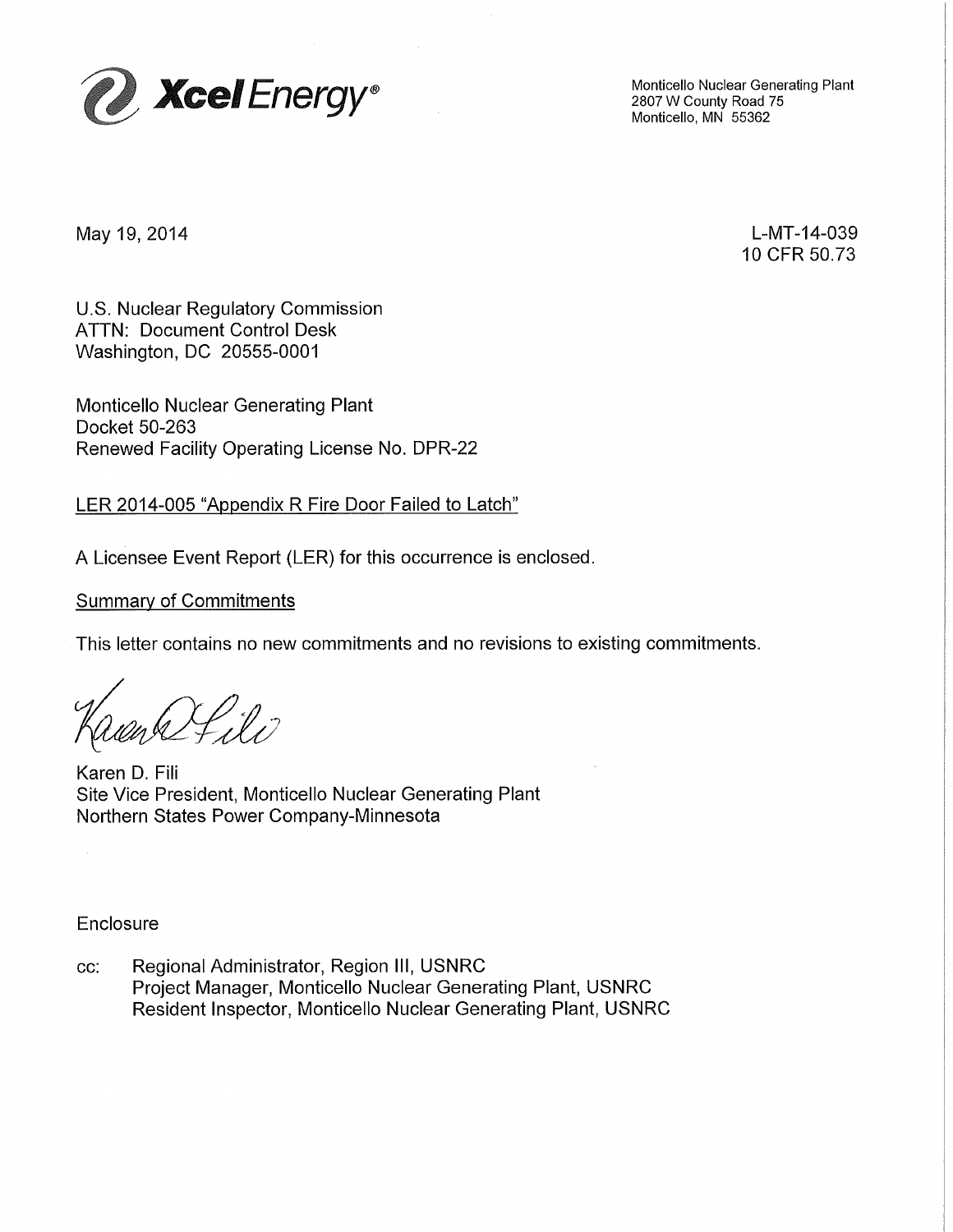| $(02 - 2014)$<br><b>LICENSEE EVENT REPORT (LER)</b><br>(See Page 2 for required number of<br>digits/characters for each block) |               |                   |                             |                          |                                          |                              |      | Estimated burden per response to comply with this mandatory collection request: 80 hours.<br>Reported lessons learned are incorporated into the licensing process and fed back to industry.<br>Send comments regarding burden estimate to the FOIA, Privacy and Information Collections<br>Branch (T-5 F53), U.S. Nuclear Regulatory Commission, Washington, DC 20555-0001, or by<br>internet e-mail to Infocollects.Resource@nrc.gov, and to the Desk Officer, Office of Information and<br>Regulatory Affairs, NEOB-10202, (3150-0104), Office of Management and Budget, Washington, DC<br>20503. If a means used to impose an information collection does not display a currently valid OMB<br>control number, the NRC may not conduct or sponsor, and a person is not required to respond to,<br>the information collection. |                                   |                                                                                                                                                                                                                                                                                                                                                                                                                                       |                      |                                                  |                          |                      |                                     |  |
|--------------------------------------------------------------------------------------------------------------------------------|---------------|-------------------|-----------------------------|--------------------------|------------------------------------------|------------------------------|------|----------------------------------------------------------------------------------------------------------------------------------------------------------------------------------------------------------------------------------------------------------------------------------------------------------------------------------------------------------------------------------------------------------------------------------------------------------------------------------------------------------------------------------------------------------------------------------------------------------------------------------------------------------------------------------------------------------------------------------------------------------------------------------------------------------------------------------|-----------------------------------|---------------------------------------------------------------------------------------------------------------------------------------------------------------------------------------------------------------------------------------------------------------------------------------------------------------------------------------------------------------------------------------------------------------------------------------|----------------------|--------------------------------------------------|--------------------------|----------------------|-------------------------------------|--|
| 1. FACILITY NAME                                                                                                               |               |                   |                             |                          |                                          |                              |      |                                                                                                                                                                                                                                                                                                                                                                                                                                                                                                                                                                                                                                                                                                                                                                                                                                  |                                   | 2. DOCKET NUMBER                                                                                                                                                                                                                                                                                                                                                                                                                      |                      | 3. PAGE                                          |                          |                      |                                     |  |
| <b>Monticello Nuclear Generating Plant</b>                                                                                     |               |                   |                             |                          |                                          |                              |      | OF<br>05000-263<br>- 3<br>1                                                                                                                                                                                                                                                                                                                                                                                                                                                                                                                                                                                                                                                                                                                                                                                                      |                                   |                                                                                                                                                                                                                                                                                                                                                                                                                                       |                      |                                                  |                          |                      |                                     |  |
| 14. TITLE<br>Appendix R Fire Door Failed to Latch                                                                              |               |                   |                             |                          |                                          |                              |      |                                                                                                                                                                                                                                                                                                                                                                                                                                                                                                                                                                                                                                                                                                                                                                                                                                  |                                   |                                                                                                                                                                                                                                                                                                                                                                                                                                       |                      |                                                  |                          |                      |                                     |  |
| <b>5. EVENT DATE</b>                                                                                                           |               |                   | <b>6. LER NUMBER</b>        |                          |                                          | 7. REPORT DATE               |      | 8. OTHER FACILITIES INVOLVED                                                                                                                                                                                                                                                                                                                                                                                                                                                                                                                                                                                                                                                                                                                                                                                                     |                                   |                                                                                                                                                                                                                                                                                                                                                                                                                                       |                      |                                                  |                          |                      |                                     |  |
| DAY<br><b>MONTH</b>                                                                                                            | <b>YEAR</b>   | <b>YEAR</b>       | SEQUENTIAL<br><b>NUMBER</b> | REV<br>NO.               | <b>MONTH</b>                             | DAY                          | YEAR |                                                                                                                                                                                                                                                                                                                                                                                                                                                                                                                                                                                                                                                                                                                                                                                                                                  |                                   | <b>FACILITY NAME</b>                                                                                                                                                                                                                                                                                                                                                                                                                  |                      |                                                  |                          | <b>DOCKET NUMBER</b> | 05000                               |  |
| 03<br>20                                                                                                                       |               | 2014 2014 -       | 005                         | 00                       | 05                                       | 19                           | 2014 |                                                                                                                                                                                                                                                                                                                                                                                                                                                                                                                                                                                                                                                                                                                                                                                                                                  |                                   | <b>FACILITY NAME</b>                                                                                                                                                                                                                                                                                                                                                                                                                  |                      |                                                  | <b>DOCKET NUMBER</b>     | 05000                |                                     |  |
| 9. OPERATING MODE<br>11. THIS REPORT IS SUBMITTED PURSUANT TO THE REQUIREMENTS OF 10 CFR §: (Check all that apply)             |               |                   |                             |                          |                                          |                              |      |                                                                                                                                                                                                                                                                                                                                                                                                                                                                                                                                                                                                                                                                                                                                                                                                                                  |                                   |                                                                                                                                                                                                                                                                                                                                                                                                                                       |                      |                                                  |                          |                      |                                     |  |
|                                                                                                                                |               | 20.2201(b)        |                             |                          |                                          | 20.2203(a)(3)(i)             |      |                                                                                                                                                                                                                                                                                                                                                                                                                                                                                                                                                                                                                                                                                                                                                                                                                                  |                                   | 50.73(a)(2)(i)(C)                                                                                                                                                                                                                                                                                                                                                                                                                     |                      | 50.73(a)(2)(vii)                                 |                          |                      |                                     |  |
|                                                                                                                                |               | 20.2201(d)        |                             |                          |                                          | 20.2203(a)(3)(ii)            |      |                                                                                                                                                                                                                                                                                                                                                                                                                                                                                                                                                                                                                                                                                                                                                                                                                                  |                                   | 50.73(a)(2)(ii)(A)                                                                                                                                                                                                                                                                                                                                                                                                                    |                      |                                                  | 50.73(a)(2)(viii)(A)     |                      |                                     |  |
|                                                                                                                                |               |                   | 20.2203(a)(1)               |                          | 20.2203(a)(4)                            |                              |      |                                                                                                                                                                                                                                                                                                                                                                                                                                                                                                                                                                                                                                                                                                                                                                                                                                  | $\boxtimes$<br>50.73(a)(2)(ii)(B) |                                                                                                                                                                                                                                                                                                                                                                                                                                       | 50.73(a)(2)(viii)(B) |                                                  |                          |                      |                                     |  |
|                                                                                                                                |               | 20.2203(a)(2)(i)  |                             | 50.36(c)(1)(i)(A)        |                                          |                              |      | 50.73(a)(2)(iii)                                                                                                                                                                                                                                                                                                                                                                                                                                                                                                                                                                                                                                                                                                                                                                                                                 |                                   |                                                                                                                                                                                                                                                                                                                                                                                                                                       | 50.73(a)(2)(ix)(A)   |                                                  |                          |                      |                                     |  |
| <b>10. POWER LEVEL</b>                                                                                                         |               | 20.2203(a)(2)(ii) |                             |                          |                                          | 50.36(c)(1)(ii)(A)           |      |                                                                                                                                                                                                                                                                                                                                                                                                                                                                                                                                                                                                                                                                                                                                                                                                                                  |                                   | 50.73(a)(2)(iv)(A)                                                                                                                                                                                                                                                                                                                                                                                                                    |                      |                                                  | 50.73(a)(2)(x)           |                      |                                     |  |
|                                                                                                                                |               |                   | 20.2203(a)(2)(iii)          |                          | 50.36(c)(2)                              |                              |      |                                                                                                                                                                                                                                                                                                                                                                                                                                                                                                                                                                                                                                                                                                                                                                                                                                  | 50.73(a)(2)(v)(A)                 |                                                                                                                                                                                                                                                                                                                                                                                                                                       |                      | 73.71(a)(4)                                      |                          |                      |                                     |  |
|                                                                                                                                |               |                   | 20.2203(a)(2)(iv)           |                          | 50.46(a)(3)(ii)                          |                              |      |                                                                                                                                                                                                                                                                                                                                                                                                                                                                                                                                                                                                                                                                                                                                                                                                                                  | 50.73(a)(2)(v)(B)                 |                                                                                                                                                                                                                                                                                                                                                                                                                                       |                      | 73.71(a)(5)                                      |                          |                      |                                     |  |
| 93%                                                                                                                            |               |                   | 20.2203(a)(2)(v)            |                          | 50.73(a)(2)(i)(A)                        |                              |      | 50.73(a)(2)(v)(C)                                                                                                                                                                                                                                                                                                                                                                                                                                                                                                                                                                                                                                                                                                                                                                                                                |                                   |                                                                                                                                                                                                                                                                                                                                                                                                                                       |                      | <b>OTHER</b>                                     |                          |                      |                                     |  |
|                                                                                                                                |               |                   | 20.2203(a)(2)(vi)           |                          | 50.73(a)(2)(i)(B)                        |                              |      | 50.73(a)(2)(v)(D)                                                                                                                                                                                                                                                                                                                                                                                                                                                                                                                                                                                                                                                                                                                                                                                                                |                                   |                                                                                                                                                                                                                                                                                                                                                                                                                                       |                      | Specify in Abstract below or in<br>NRC Form 366A |                          |                      |                                     |  |
|                                                                                                                                |               |                   |                             |                          | <b>12. LICENSEE CONTACT FOR THIS LER</b> |                              |      |                                                                                                                                                                                                                                                                                                                                                                                                                                                                                                                                                                                                                                                                                                                                                                                                                                  |                                   |                                                                                                                                                                                                                                                                                                                                                                                                                                       |                      |                                                  |                          |                      |                                     |  |
| <b>LICENSEE CONTACT</b><br>Carrie Fosaaen, Licensing Engineer                                                                  |               |                   |                             |                          |                                          |                              |      | TELEPHONE NUMBER (Include Area Code)<br>763-295-1357                                                                                                                                                                                                                                                                                                                                                                                                                                                                                                                                                                                                                                                                                                                                                                             |                                   |                                                                                                                                                                                                                                                                                                                                                                                                                                       |                      |                                                  |                          |                      |                                     |  |
|                                                                                                                                |               |                   |                             |                          |                                          |                              |      |                                                                                                                                                                                                                                                                                                                                                                                                                                                                                                                                                                                                                                                                                                                                                                                                                                  |                                   | 13. COMPLETE ONE LINE FOR EACH COMPONENT FAILURE DESCRIBED IN THIS REPORT                                                                                                                                                                                                                                                                                                                                                             |                      |                                                  |                          |                      |                                     |  |
| CAUSE                                                                                                                          | <b>SYSTEM</b> |                   | COMPONENT                   | MANU-<br><b>FACTURER</b> |                                          | <b>REPORTABLE</b><br>TO EPIX |      | CAUSE                                                                                                                                                                                                                                                                                                                                                                                                                                                                                                                                                                                                                                                                                                                                                                                                                            |                                   | <b>SYSTEM</b>                                                                                                                                                                                                                                                                                                                                                                                                                         | COMPONENT            |                                                  | MANU-<br><b>FACTURER</b> |                      | <b>REPORTABLE</b><br><b>TO EPIX</b> |  |
| X.                                                                                                                             | NH.           |                   | DR.                         |                          |                                          | N                            |      |                                                                                                                                                                                                                                                                                                                                                                                                                                                                                                                                                                                                                                                                                                                                                                                                                                  |                                   |                                                                                                                                                                                                                                                                                                                                                                                                                                       |                      |                                                  |                          |                      |                                     |  |
| 14. SUPPLEMENTAL REPORT EXPECTED                                                                                               |               |                   |                             |                          |                                          |                              |      |                                                                                                                                                                                                                                                                                                                                                                                                                                                                                                                                                                                                                                                                                                                                                                                                                                  | 15. EXPECTED<br><b>SUBMISSION</b> |                                                                                                                                                                                                                                                                                                                                                                                                                                       |                      | <b>MONTH</b>                                     | DAY                      |                      | <b>YEAR</b>                         |  |
| $\boxtimes$ NO<br>YES (If yes, complete 15. EXPECTED SUBMISSION DATE)                                                          |               |                   |                             |                          |                                          |                              |      |                                                                                                                                                                                                                                                                                                                                                                                                                                                                                                                                                                                                                                                                                                                                                                                                                                  |                                   | <b>DATE</b>                                                                                                                                                                                                                                                                                                                                                                                                                           |                      |                                                  |                          |                      |                                     |  |
| ABSTRACT (Limit to 1400 spaces, i.e., approximately 15 single-spaced typewritten lines)<br>be insufficient closing force.      |               |                   |                             |                          |                                          |                              |      |                                                                                                                                                                                                                                                                                                                                                                                                                                                                                                                                                                                                                                                                                                                                                                                                                                  |                                   | On March 20, 2014, during performance of the semi-annual fire door inspection, an Appendix R fire door did<br>not latch as required and divisional separation could not be assured in the event of a fire. A continuous fire<br>watch was established within the required timeframe once the deficiency was discovered.<br>The cause of door-410B failure to close and latch during performance of the surveillance was determined to |                      |                                                  |                          |                      |                                     |  |

Immediate corrective actions were to repair door-410B by adjusting the door closer and lubrication of the door| latch. The door was then satisfactorily tested and declared functional. Long term corrective actions include door closer force adjustments on a periodic basis.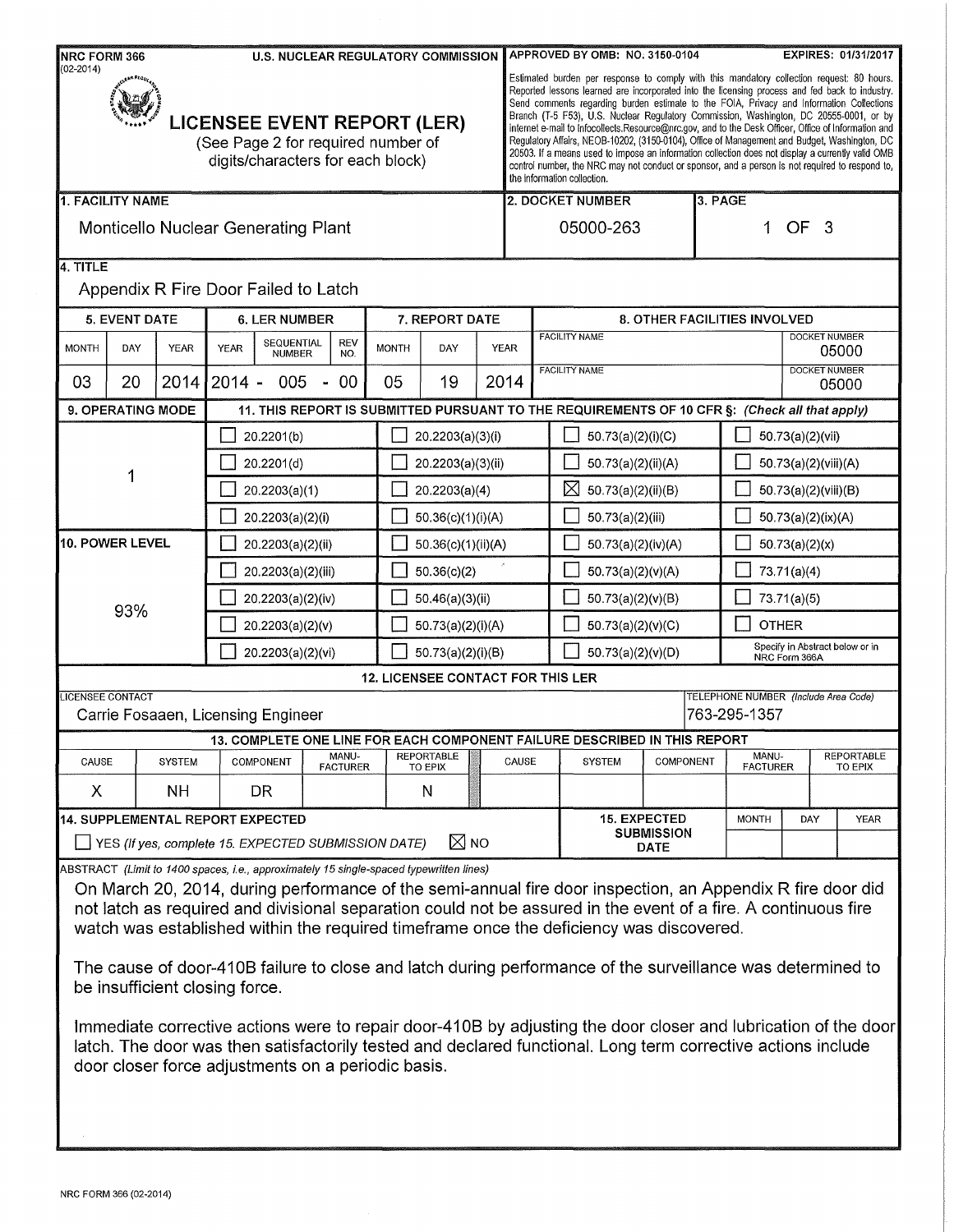| NRC FORM 366A<br><b>U.S. NUCLEAR REGULATORY COMMISSION</b>                                                                                                                                                                                                                                                                                                                                                                                                                                                                                                                                                                                                                                                                   |           |                     | APPROVED BY OMB: NO. 3150-0104                                                                                                                                                                                                                                                                                                                                                                                                                                                                                                                                                                                                     |                         | EXPIRES: 01/31/2017       |  |  |  |  |
|------------------------------------------------------------------------------------------------------------------------------------------------------------------------------------------------------------------------------------------------------------------------------------------------------------------------------------------------------------------------------------------------------------------------------------------------------------------------------------------------------------------------------------------------------------------------------------------------------------------------------------------------------------------------------------------------------------------------------|-----------|---------------------|------------------------------------------------------------------------------------------------------------------------------------------------------------------------------------------------------------------------------------------------------------------------------------------------------------------------------------------------------------------------------------------------------------------------------------------------------------------------------------------------------------------------------------------------------------------------------------------------------------------------------------|-------------------------|---------------------------|--|--|--|--|
| (02-2014)<br><b>LICENSEE EVENT REPORT (LER)</b><br><b>CONTINUATION SHEET</b>                                                                                                                                                                                                                                                                                                                                                                                                                                                                                                                                                                                                                                                 |           |                     | Estimated burden per response to comply with this mandatory collection request: 80 hours.<br>Reported lessons learned are incorporated into the licensing process and fed back to industry.<br>Send comments regarding burden estima<br>Branch (T-5 F53), U.S. Nuclear Regulatory Commission, Washington, DC 20555-0001, or by<br>internet e-mail to Infocollects.Resource@nrc.gov, and to the Desk Officer, Office of Information<br>and Regulatory Affairs, NEOB-10202, (3<br>currently valid OMB control number, the NRC may not conduct or sponsor, and a person is not<br>required to respond to, the information collection. |                         |                           |  |  |  |  |
| <b>1. FACILITY NAME</b>                                                                                                                                                                                                                                                                                                                                                                                                                                                                                                                                                                                                                                                                                                      | 2. DOCKET |                     | <b>6. LER NUMBER</b>                                                                                                                                                                                                                                                                                                                                                                                                                                                                                                                                                                                                               |                         | 3. PAGE                   |  |  |  |  |
| Monticello Nuclear Generating Plant                                                                                                                                                                                                                                                                                                                                                                                                                                                                                                                                                                                                                                                                                          | 05000-263 | <b>YEAR</b><br>2014 | SEQUENTIAL<br><b>NUMBER</b><br>005                                                                                                                                                                                                                                                                                                                                                                                                                                                                                                                                                                                                 | <b>REV</b><br>NO.<br>00 | $\overline{2}$<br>OF<br>3 |  |  |  |  |
| <b>NARRATIVE</b><br><b>EVENT DESCRIPTION</b>                                                                                                                                                                                                                                                                                                                                                                                                                                                                                                                                                                                                                                                                                 |           |                     |                                                                                                                                                                                                                                                                                                                                                                                                                                                                                                                                                                                                                                    |                         |                           |  |  |  |  |
| On March 20, 2014, the Monticello Nuclear Generating Plant was in Mode 1 at approximately 93% power.<br>At 1020 hours, during performance of the semi-annual fire door inspection, door-410B [DR] did not<br>automatically close and latch as required, as a result of insufficient closing force. Door-410B is an<br>Appendix R fire door that is required for divisional separation of safe shutdown equipment, specifically<br>reactor level instrumentation. In this condition, divisional separation could not be assured in the event of a<br>fire. A continuous fire watch was established and repairs were made.<br>At approximately 1135 hours, door-410B repair was completed by lubrication of the door latch and |           |                     |                                                                                                                                                                                                                                                                                                                                                                                                                                                                                                                                                                                                                                    |                         |                           |  |  |  |  |
| adjusting the door closer. The door was then satisfactorily tested and declared functional. Therefore, the<br>door was non-functional for approximately 1 hour and 15 minutes.                                                                                                                                                                                                                                                                                                                                                                                                                                                                                                                                               |           |                     |                                                                                                                                                                                                                                                                                                                                                                                                                                                                                                                                                                                                                                    |                         |                           |  |  |  |  |
| There were no other structures, systems, or components inoperable at the start of the event that<br>contributed to the event. Door-410B also has a High Energy Line Break function which is to remain open;<br>this function was not compromised during this event.                                                                                                                                                                                                                                                                                                                                                                                                                                                          |           |                     |                                                                                                                                                                                                                                                                                                                                                                                                                                                                                                                                                                                                                                    |                         |                           |  |  |  |  |
| <b>EVENT ANALYSIS</b>                                                                                                                                                                                                                                                                                                                                                                                                                                                                                                                                                                                                                                                                                                        |           |                     |                                                                                                                                                                                                                                                                                                                                                                                                                                                                                                                                                                                                                                    |                         |                           |  |  |  |  |
| The condition is reportable to the NRC in accordance with 10 CFR 50.73(a)(2)(ii)(B) for placing the plant in<br>an unanalyzed condition that significantly degrades plant safety. The condition was reported to the NRC on<br>March 20, 2014, in event notification 49938 in accordance with 10 CFR 50.72(b)(3)(ii)(B).                                                                                                                                                                                                                                                                                                                                                                                                      |           |                     |                                                                                                                                                                                                                                                                                                                                                                                                                                                                                                                                                                                                                                    |                         |                           |  |  |  |  |
| <b>SAFETY SIGNIFICANCE</b>                                                                                                                                                                                                                                                                                                                                                                                                                                                                                                                                                                                                                                                                                                   |           |                     |                                                                                                                                                                                                                                                                                                                                                                                                                                                                                                                                                                                                                                    |                         |                           |  |  |  |  |
| The Appendix R specified function for door-410B is to close and latch during a fire event to provide<br>divisional separation. Door-410B is normally open and is designed to close in the event of a fire to create a<br>fire barrier between the east and west side of the reactor building. The door was satisfactorily tested during<br>the previous semi-annual fire door inspection on September 18, 2013.                                                                                                                                                                                                                                                                                                              |           |                     |                                                                                                                                                                                                                                                                                                                                                                                                                                                                                                                                                                                                                                    |                         |                           |  |  |  |  |
| Since the last successful testing of the door's closing function, the fire detection systems and manual<br>suppression capability for the impacted fire zones have been functional with no fire impairments issued.<br>The fire detection system alarms in the Main Control Room which would result in prompt fire brigade<br>response and fire extinguishment. Manual suppression capability consists of fire hose stations and<br>extinguishers.                                                                                                                                                                                                                                                                           |           |                     |                                                                                                                                                                                                                                                                                                                                                                                                                                                                                                                                                                                                                                    |                         |                           |  |  |  |  |
| <b>CAUSE</b>                                                                                                                                                                                                                                                                                                                                                                                                                                                                                                                                                                                                                                                                                                                 |           |                     |                                                                                                                                                                                                                                                                                                                                                                                                                                                                                                                                                                                                                                    |                         |                           |  |  |  |  |
| The cause of door-410B failure to close and latch during performance of the surveillance was determined<br>to be insufficient closing force.                                                                                                                                                                                                                                                                                                                                                                                                                                                                                                                                                                                 |           |                     |                                                                                                                                                                                                                                                                                                                                                                                                                                                                                                                                                                                                                                    |                         |                           |  |  |  |  |
|                                                                                                                                                                                                                                                                                                                                                                                                                                                                                                                                                                                                                                                                                                                              |           |                     |                                                                                                                                                                                                                                                                                                                                                                                                                                                                                                                                                                                                                                    |                         |                           |  |  |  |  |